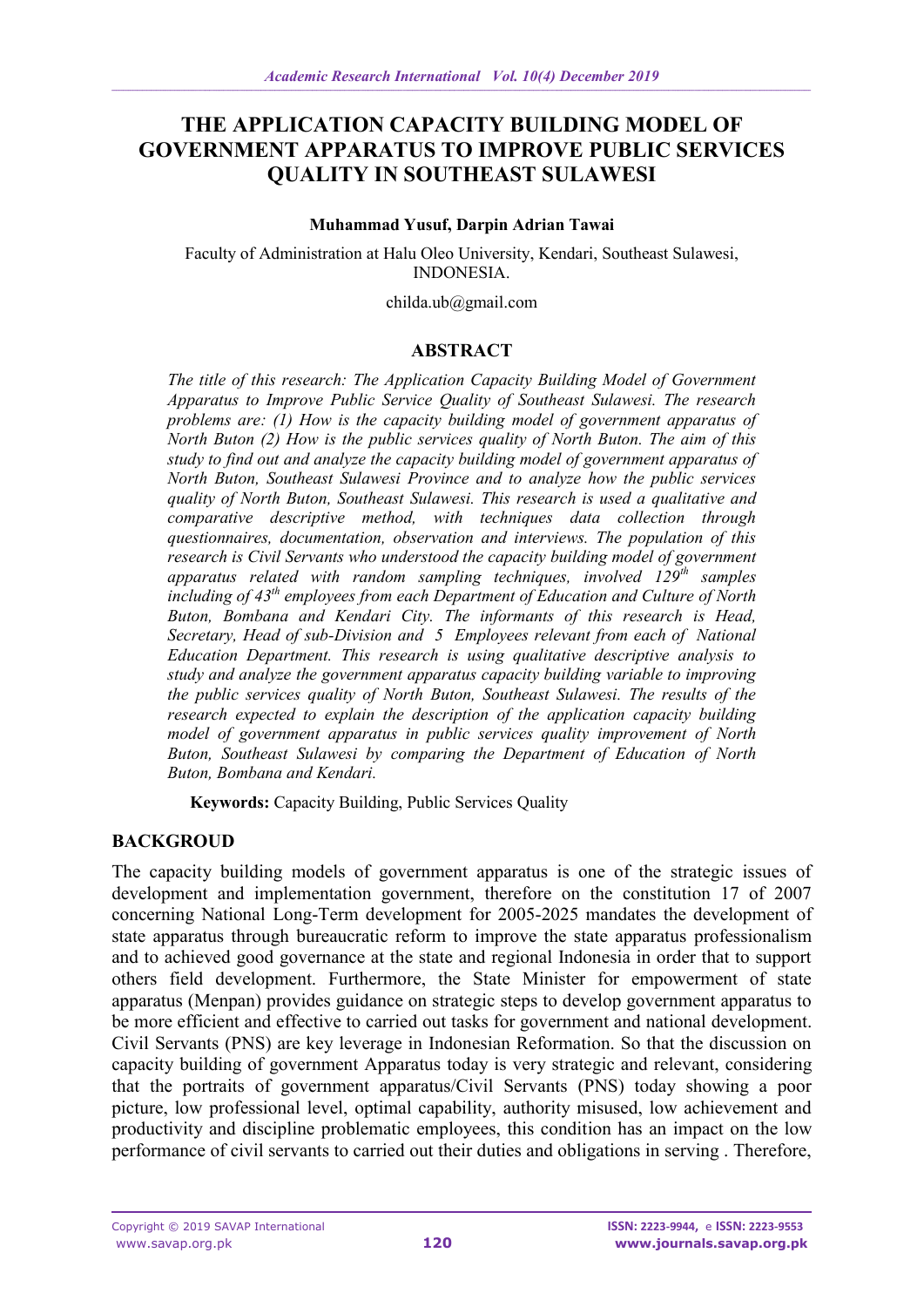the government apparatus/Civil Servants still needed to develop their capacity to show good performance of his services.

The fact shows that there are many costs/funds, resources, time and energy which used to carried out the capacity building education and training (Diklat), in order that that the apparatus is expecting able to work better, develop, high performance, have a good principles governance internalized and practiced as daily bureaucratic attitudes and behaviors have not yet materialized. Several factors can be influence the occurrence of these conditions, the type and frequency of the training, the suitability of education and training Apparatus with work requirements and the provision of equal opportunities to government Apparatus. From the explanation above, it can be seen that the research of Capacity Building of Government Apparatus an any various problems and strategic will determine the continuity of the government development and implementation, therefore this research also intends to examine and explore these problems focus on Capacity Building of Regional Government Apparatus.

Based on the facts above, the writer interest in conduct the research by taking the topic of discussion on "The Application Capacity Building Model of Government Apparatus to Improve Public Service Quality of Southeast Sulawesi.

### **Research Questions**

Based on the background above, the research questions in this study are:

- 1. How is the capacity building of apparatus government of North Buton, Southeast Sulawesi?
- 2. How is the public services quality of North Buton, Southeast Sulawesi?

# **Objective of Study**

The objectives of this research is to answer the fundamental problems of research are:

- 1. To define and analyze the capacity building of government apparatus at the North Buton, Southeast Sulawesi.
- 2. To define and analyze the public services quality at the North Buton, Southeast Sulawesi.

# **LITERATURE REVIEW**

The defenition of Capacity Building of governance as"*the extent to which they (staff) demonstrate concrete contributions to personal, organizational and community development*" (Janet L. Finn & Barry Checksoway, 1998: 4). In a narrower sense of Brinkerhoff (1996: 7) defines "*capacity building refer to education and training in particular skills*". The capacity building approachwhich aims to strength the ability of humans in order that determine useful of his self, his life priorities and to organize ability for usefull changes of his future (Eade, 1997: 23). Capacity building essentially a series strategywhich chosen by an institution to increase the efficiency and effectiveness of its functions.

According to Brown(2001: 25)capacity building is process that can improve a person's ability, an organization or system to achieve stated goals. Morison (2001: 42) sees capacity building as a process of doing something, or a series of movement, changes level within individual, groups, organizations and systems in order to strength individual and organizational adaptability so that they can be responsive against existing environmental changes.

According to Riyadi Soeprapto (2006: 16) the levels of capacity Building can be stated as follows: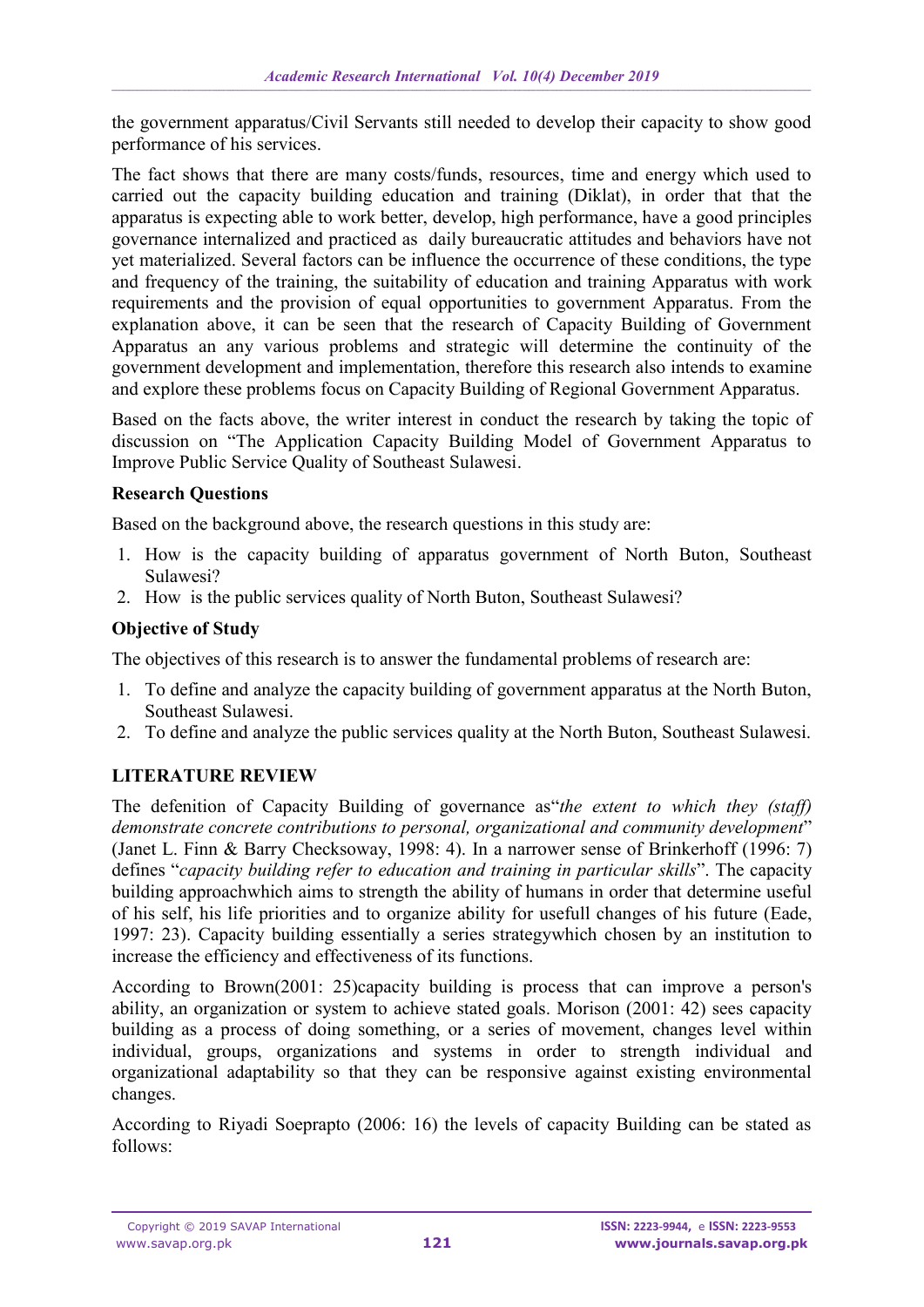- 1) System level, such as a framework relating to arrangements, policies and basic conditions that support the achievement of specific policy objectives;
- 2) Institutional or overall unit levels, examples of organizational structure, decision-making processes within the organization, procedures and mechanisms of work, arrangement of facilities and infrastructure, relationships and organizational networks;
- 3) Individual levels, for example individual skills and requirements, knowledge, behavior, work groupings.

Within teoritiesimplement or not, capacity building is very dependentwhich implement and opportunity of human factors or access to implement it. Humans within bureaucracy must be encouraged to have motivation or have willingness and ability to implement it. Humans must also be given access or opportunity to implement it. Theories says willingness, ability and opportunity have a role in achieving goals and performance (Blumberg & Pringle) in Kumorotomo (2010: 22).

Service Quality is the difference between the expectations and reality of they receive service it. Service Quality can be known by comparing people's perceptions of the services they actually receive and the actual service of they expect. Service quality is the main thing that is seriously considered by the organization, which involves all the resources that the organization has. The definition of service quality is centered on fulfilling the needs and desires of the community as well as the accuracy of delivery to balance the expectations of the community. According to Boediono (2003:60) that services is giving assistance to the others with certain way within needed of sensitivity and interpersonal relationship to create satisfaction and success. According to Gie (1993: 105) defining service is an activity in an organization or agency that is carried out to practice and devote itself to the community.

According to Moenir (2002: 88-127) there are several main problems from the services provided to the community, the factors effect of service are:

- 1) Polite behavior
- 2) Delivery method
- 3) Delivery fast time
- 4) Friendliness

There are five dimensions of quality services according to Parasuraman in Lupiyoadi (2006: 182), namely:

- 1) Tangibles, or physical evidence is ability of the organization to show its existence to external parties. What is meant is that the appearance and capabilities of the organization's physical facilities and infrastructure and the state of the surrounding environment are concrete evidence and services provided.
- 2) Reliability is the ability of the organization to provide services that are promised accurately and reliably.
- 3) Responsiveness is a willingness to help and provide prompt and appropriate service to the community, with clear information.
- 4) Assurance and certainty, namely knowledge, courtesy, and the ability of organizational employees to foster trust in the community. Consists of several components including communication, credibility, security, competence and courtesy.
- 5) Empathy, which is to give genuine and individual or personal attention given to the community by trying to understand the wishes of the community. For example, the organization must know the wishes of the community specifically from the physical form of the product or service to the proper distribution.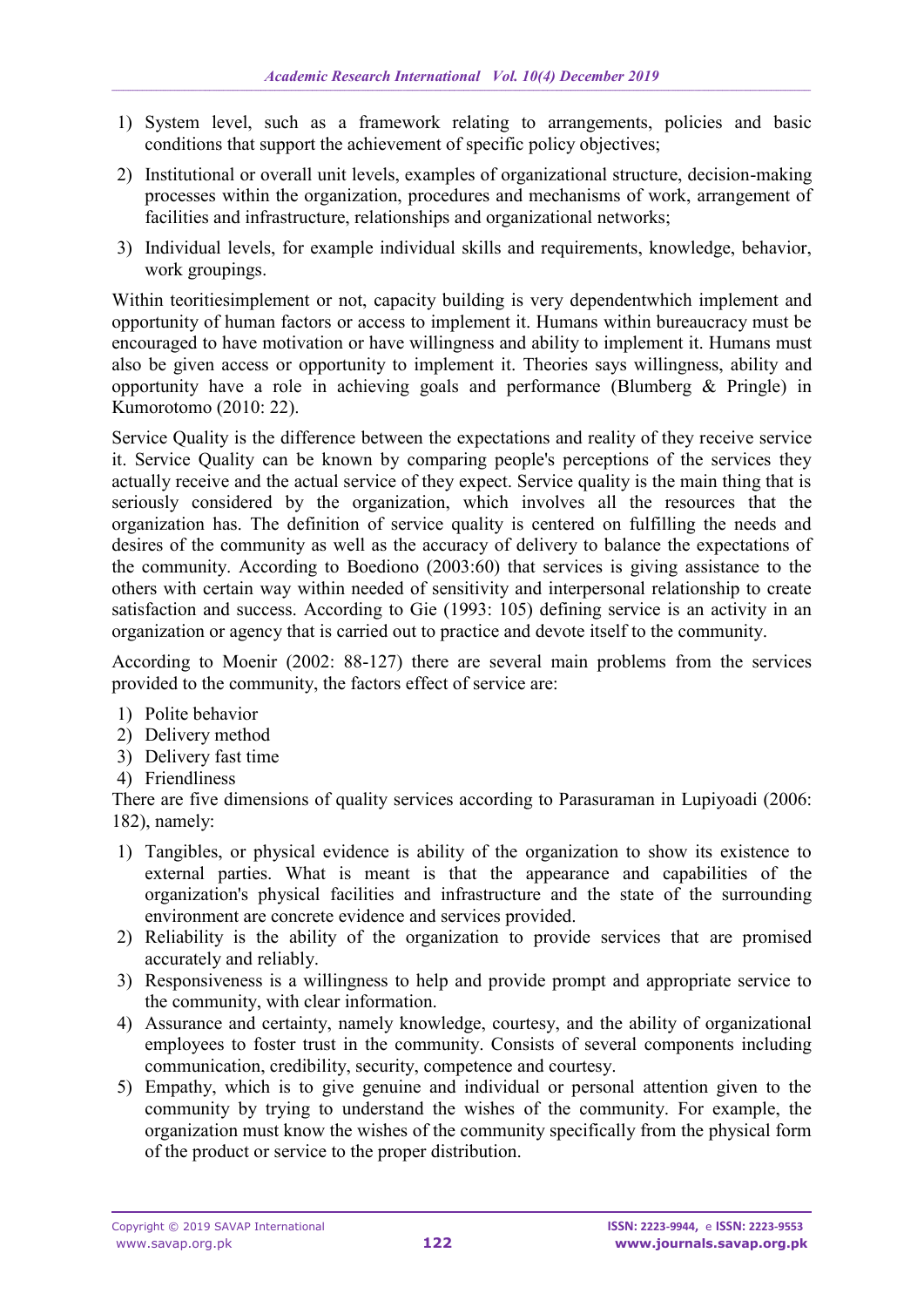## **RESEARCH METOD**

The location of this study was in the Department of Education in Southeast Sulawesi, which was represented by several Regencys, namely North Buton, Bombana and Kendari, with the object of research being employees in the related agencies which certainly had a direct relationship with the capacity building of government apparatus.

The population of this research improve the service of capacity Building at the Department of Education and Culture of North Buton, Bombana and Kendari. Methodologically, sample determination uses random sampling techniques. In terms of 129 employees who were used as samples from each research location, the details were 43 employees at State Minister for Youth and Sports Affairs of Kendari, 43 employees at the Department of Education and Culture of Bombana, and 43 employees at the Department of Education and Culture of North Buton. For supporting questionnaires data from respondents, research informants are also needed to strength the collected data. The informants of this research are The Head, Secretary, The Head of Subdivision of Human Resources & General Affairs, and 5 employees that relevant of each Department of Educations.

The techniquesof this research used1) questionnaires, namely questionnaires to all respondents of the research. 2) interviews,the writers conducted question and answer directly to the research informants as a complement to the data generated from the questionnaire about the model of capacity building of apparatus government to improve the quality of public services and documentation. namely collecting data by examining data that has been documented by the relevant agencies.

### **Data Analysis Technique**

The writer used descriptive qualitative methods in analyzing data. Data obtained through interviews in this study were analyzed using qualitative descriptive analysis, namely by means of data obtained from interviews with informants thoroughly criticized. Interview data in research is the main data source which is the material of data analysis to answer research problems. Data analysis begins with conducting in-depth interviews with informants. After conducting the interview, the writer made a transcript of the results of the interview by playing back the recording of the interview then writing the words that were in accordance with what was in the recording. After the researcher writes the results of the interview into the transcript, the writer then makes data reduction by means of abstraction, which is taking data that is in accordance with the context of the research and ignoring unnecessary data. Then the analysis is done by comparing variables for different samples.

### **DISCUSSION**

North Buton is one of the regency areas in Southeast Sulawesi which is located  $\pm$  95 km from Kendari. The North Buton Office is located on Bumi Sara Ea Burangga, Waode Angkalo Sub-regencies, Bonegunu. North Buton consists of 6 sub-regencies. The area of North Buton is 1,923.03 km2 or 4.899% of the land area of Southeast Sulawesi. The area of sub-regencies is also very diverse.

Department of Education and Culture of North Buton was formed based on the Decree of North Buton Regent Number 3 of 2008 concerning the Guidelines for Establishing Department of Education and Culture of North Buton. The Department of Education and Culture of North Buton is one of the technical institutions that has a role to exercise the authority of regional autonomy in the education sector. The Department of Education and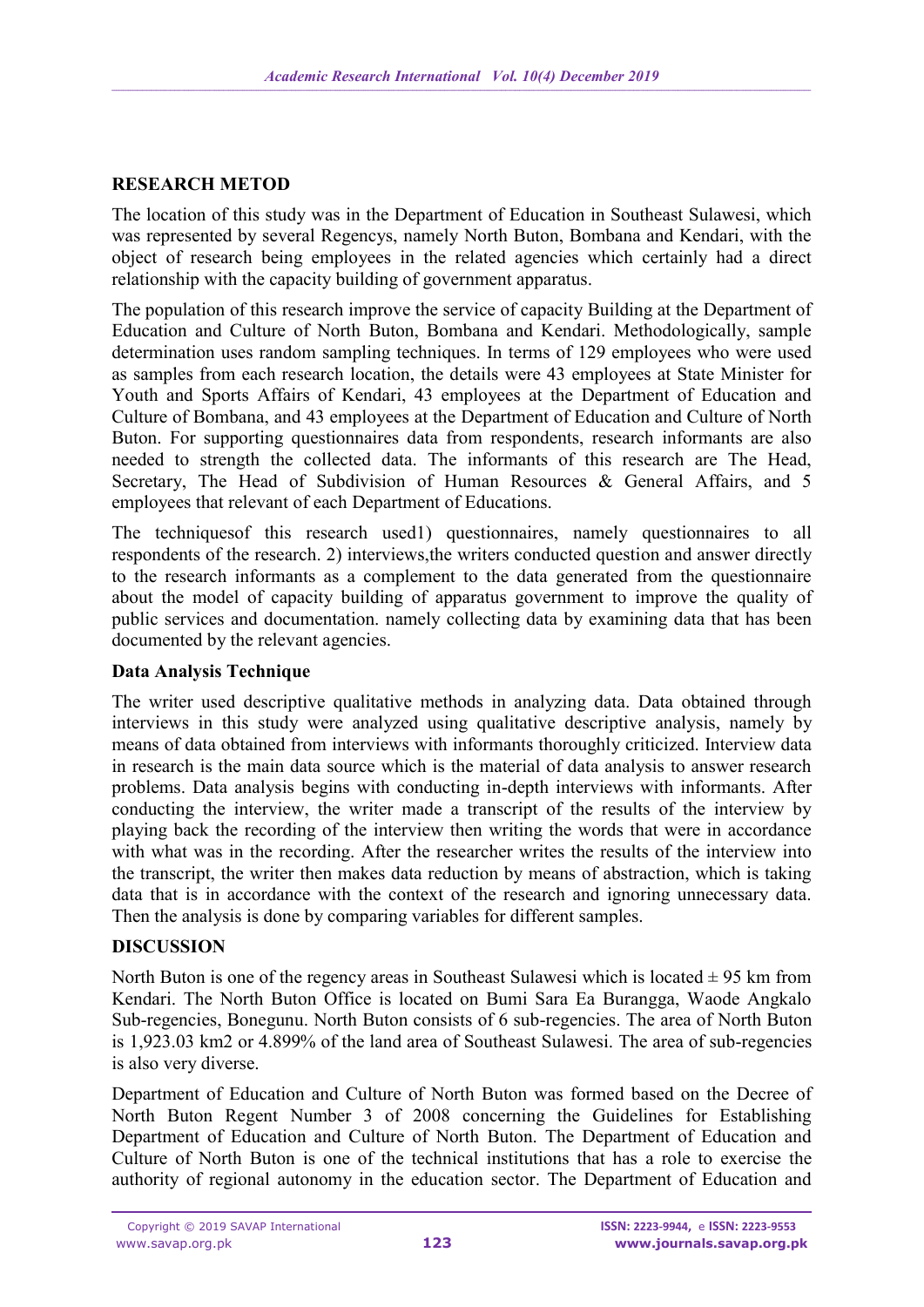Culture of North Buton is led by a Head of Service with 43 personnel. Carrying out the main tasks of the Functions and Authority, always guided by the applicable invitation rules and Regulations to realize the Vision and Mission the Department of Education and Culture of North Buton.

### **Position, Main Tasks and Functions the Department of Education and Culture of North Buton**

Department of Education and Culture of North Buton based on the Decree of The Regent of North Buton, is a Regional Office of Work Unit (SKPD) that functions and has the duty to Carrying out regional autonomy in the field of education of one technical institution which has a role in carrying out the tasks of The Department of Education and Culture of North Buton. The objectives will be formulated even though the targets are based on the results of the analysis of the current situation. However, the target must still refer to the Vision and Mission and the Purpose of the Office as a source of understanding for the formulation of targets must be written. Based on the documentation and observations made by writers at Department of Education and Culture of North Buton, they have set the vision as stated in the Office Strategic Plan "Optimization of Advanced and Independent Human Resource Education Services". Facilitator is Department of Education and Culture of North Buton as an agency that facilitates the physical Building process of incoming proposals, Application of Building (agencies and partners) and funders both in planning, implementing and monitoring Building by involving stakeholders. While as a dynamic is the Department of Education and Culture of North Buton as the driving agency in the field of physical and non-physical Building which always develops according to the needs and aspirations of the community. To achieve or realize the vision mentioned above, a mission from Department of Education and Culture of North Buton has been prepared by implementing the steps of the activities to be carried out in accordance with the Autonomy as follows:

- 1. Improve the quality of program Application and Building.
- 2. Improve the quality of the results of program and Building Application.
- 3. Encouraging community participation in Building.
- 4. Providing excellent service to the community.

### **The State of Employees at the Department Youth and Sports of Kendari and Department of Education and Culture Bombana and North Buton**

In an effort to achieve optimal performance, the position of employees as human resources is very strategic, because employees are movers, actors and managers of all organizational plans and work programs. No matter how sophisticated the concept of planning is, without the support of the ability of the executive staff, success will be difficult to realize optimally. The ability of employees (human factors) in the organization will determine the success of achieving the goals of an organization.

- 1. The State of Employees according to Gender
- 2. The State of Employees according to Education Level
- 3. The State of Employees According to Working Period
- 4. State of Employees According to Age
- 5. State of Employees According to Groups

### **Facilities and Infrastructure**

Based on data obtained from the Department of Youth and Sports Education of Kendari, the Department of Education and Culture of Bombana and North Buton, the work facilities and infrastructure owned showed the supporting facilities and infrastructure the Department of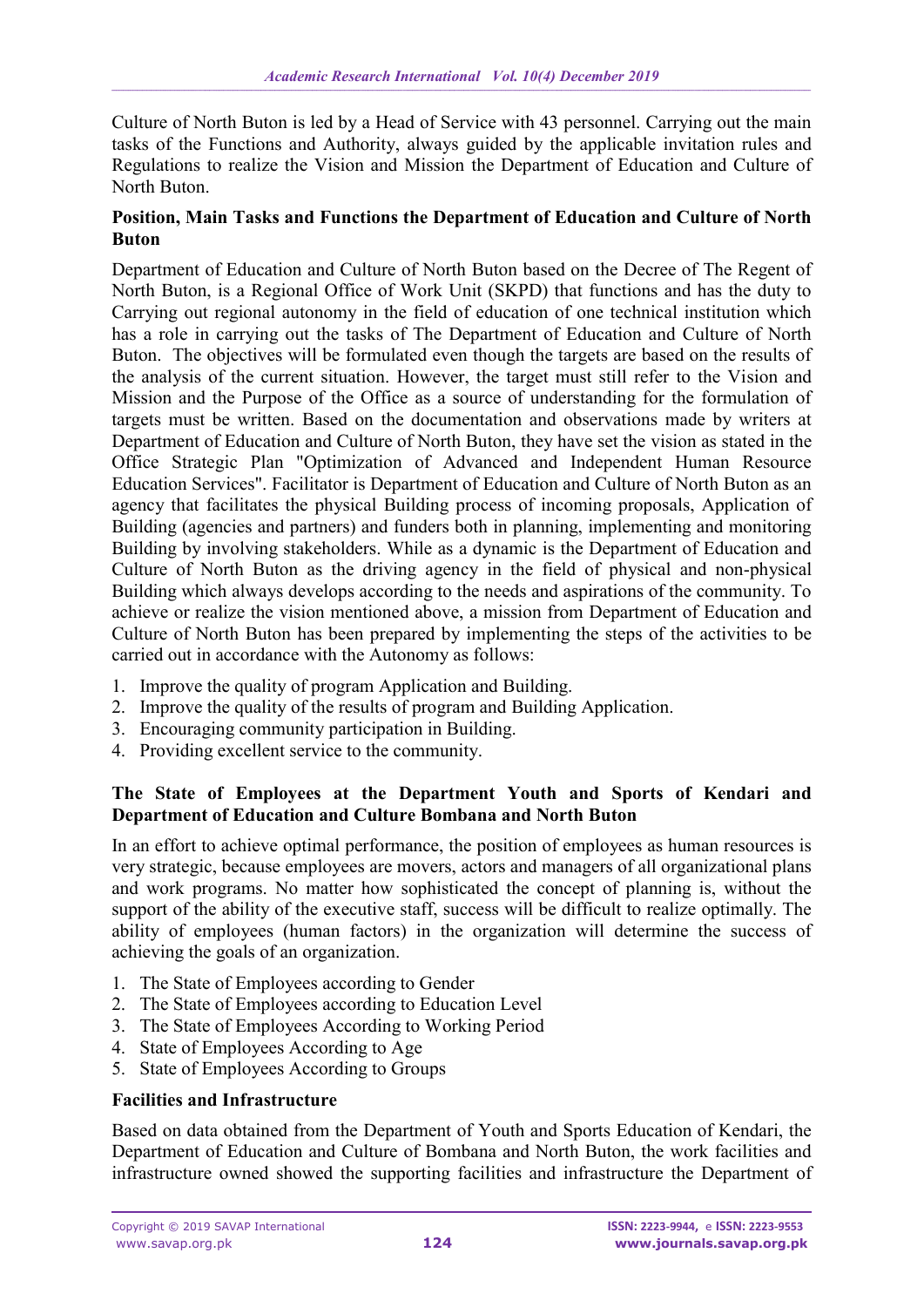Youth and Sports Education of Kendari, Department of Education and Culture Bombana and North Buton are sufficient in supporting organizational tasks. But a long time, the supporting facilities and infrastructure must always care so that the Application of organizational tasks in the future is going well.

## **Capacity Building Employees**

Employee capacity Building is a process by which employees in an organization as a whole issue, strength, create, adapt and maintain their abilities over time. The following is an explanation of the dimensions of employee capacity building.

1) Knowledge

Capacity Building employees begins of developing knowledge possessed by employees in the organization. Knowledge is an increase in the level of intelligence, general knowledge and intellectual employees..

2) Skill

In addition to good knowledge, an employees must have good skills so that his capacity as an employees can be developed. Skills are an increase in the level of creativity, as well as basic abilities that can be honed through training and work experience.

### **Quality of Public Services**

Quality services is a level of excellence that someone feels towards a service that is expected from a comparison between the desires and performance felt by the community after buying and using the goods or services. In this study, service quality refers to the opinion of Tjiptono (2002: 58) which states that service quality consists of speed, accuracy, friendliness, and comfort. The description of service quality is as follows:

- 1. Speed. Employees at the Department of Youth and Sports Education of Kendari, the Department of Education and Culture of Bombana Regency and North Buton Regency are quite fast in providing services to the community. This can be seen from the speed of service and responsiveness of employees who have been considered quite good. If this continues to be maintained, in this case is fast service and alertness in service, it will have a positive impact on the quality of service at the Department of Youth and Sports Education of Kendari, Department of Education and Culture of Bombana and North Buton.
- 2. Accuracy is a service that is in accordance with the target to be achieved by the organization. The accuracy of demonstrating the ability of employees in carrying out their duties in this case is to provide services to the community.
- 3. Friendliness. Friendliness is a service that is given in a friendly and sincere manner. Friendliness employee is a guarantee of work carried out accordance with the rules and regulations of the leadership in this case the knowledge and politeness of employees and their ability to generate trust and confidence in an organization. So friendliness is an important thing that must be considered by employees in improving the quality of services provided to the community. Friendliness service is one of the important factors in improving service quality. Friendliness services are polite, friendliness, and respectful behavior among service providers and service recipients. The employees at the Department of Youth and Sports Education of Kendari, Department of Education and Culture of Bombana and North Buton gave a trusted services so that the providing services to the Community can get a higher quality.
- 4. Convenience. Employees at the Department of Youth and Sports Education of Kendari, the Department of Education and Culture of Bombana and North Buton have facilities and infrastructure that are able to make the community comfortable. Nevertheless, the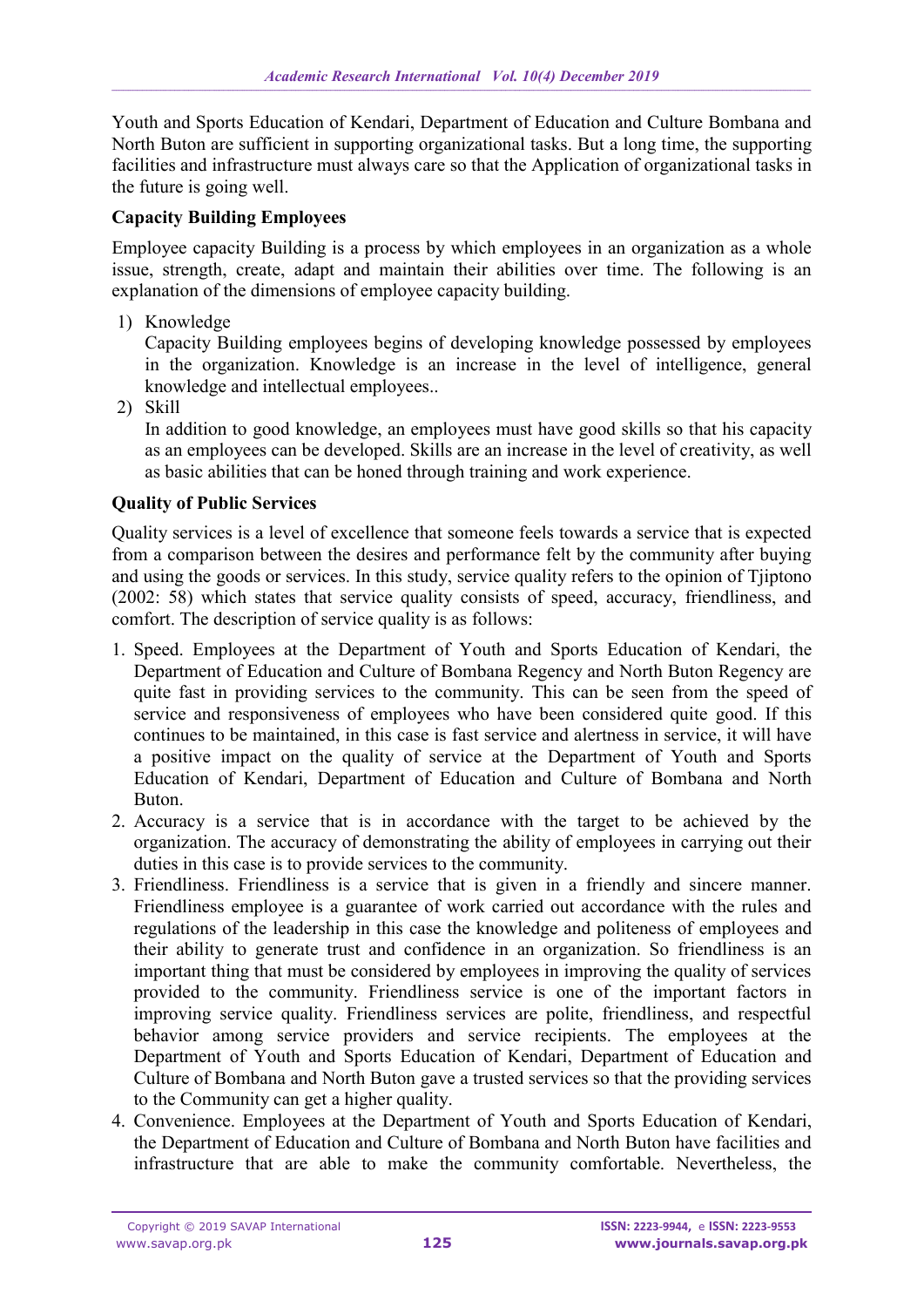maintenance of existing facilities and infrastructure is an important issue that needs to be evaluated by the leadership. So that in the future, maintenance of facilities and infrastructure can be done regularly and routinely.

#### **CONCLUSIONS AND SUGGESTIONS**

The researchers gave some conclusions as follows:

- 1) Capacity Building in the Department of Youth and Sports Education of Kendari, Department of Education and Culture of Bombana and North Buton in general is in a fairly good category. Viewed from the dimension of knowledge, employees have good knowledge about knowledge of service procedures. This also has an impact on the technical knowledge of services by organizational employees, making it easier to provide services to the community. In addition, from the skill dimension, employees have good administrative, managerial and social skills. But the technical skills in the category are not good.
- 2) The quality of public services at the Department of Youth and Sports Education of Kendari, the Department of Education and Culture of Bombana and North Buton in general can be said high quality. This is indicated by the ability to provide fast service to the community, ready to provide services, be friendly in providing services, adequate workplaces, and the state of facilities and infrastructure in good condition. Although there are still some shortcomings, namely the reliability of the apparatus in doing work as instruction is still in a fairly good category.

The suggestions of this research as follow:

- 1) To improve the capacity building of government apparatus is need to be develop the skills, especially those concerning managerial and technical skills. In order that the apparatus is not awkward when faced with technical and managerial problems.
- 2) To improve the quality of service at the Department of Youth and Sports Education of Kendari, Department of Education and Culture of Bombana and North Buton, needs to improve the reliability of the apparatus. Beside of that there are still apparatuses who still cannot be relied upon in doing work.